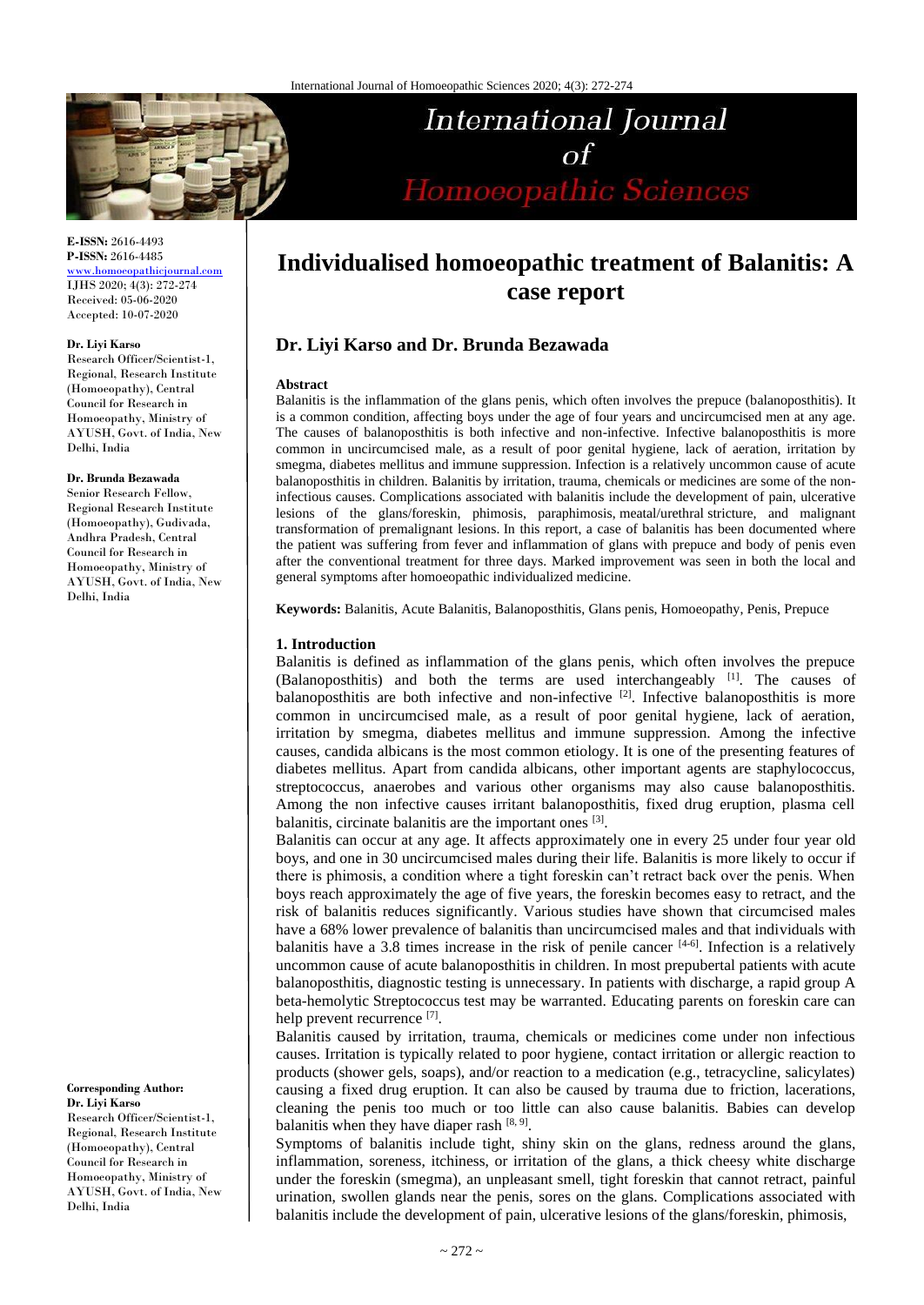paraphimosis, meatal/urethral stricture, and malignant transformation of premalignant lesions [10 11].

Conventional treatment of non-specific acute balanoposthitis includes a sitz bath, gentle cleaning of the preputial sulcus, and application of a low-potency corticosteroid cream. Children with recalcitrant, recurrent (more than two episodes), or an initial acute balanoposthitis that causes pathological phimosis may require circumcision. [12, 13] .

Prognosis is good for patients with non-specific or streptococcal acute balanoposthitis. In some patients, recurrence may be related to a persistent underlying cause, such as diabetes or atopy [14].

#### **Case Report**

A male patient aged four years, came to the OPD of Regional Research Institute for Homoeopathy [RRI (H)], Guwahati on 02-06-2020 with complaints of swelling of penis, particularly prepuce and glans penis, and body of penis and fever since seven days. The fever was high at the onset and the boy was taken to a nearby allopathic hospital and was prescribed medicines for three days. Though the fever became mild (101°F), however on examination there

was oedematous swelling of glans penis and prepuce and the body of penis, [Figure 1] along with painful urination, discharge from penis and fear to pass urination. The patient was irritable, easily getting angry, throwing things away in anger and crying while passing urine. Decreased appetite, aggravation from heat, profuse perspiration and increased thirst were among the changes in general symptoms. There were no other abnormal physical findings. Past medical history was not significant.

All the presenting symptoms of balanitis and balanoposthitis<br>were repertorised with Vithoulkas Compass. On were repertorised with Vithoulkas Compass. On repertorisation, a series of homoeopathic drugs [Table 1] were found to have covered the maximum presenting symptoms and signs of balanitis with balanoposthitis. Details of the follow-up, response and prescription of medicines are given in [Table 2].

First prescription Sulphur 30, bd 3 days was prescribed after repertorisation in Vithoulkas compass. (Table 1) The patient came for follow up after a week as advised however the recovery was within two days as told by the parents of the patient. The fever and inflammation of the penis subsided and there was general improvement overall.

**Table 1:** Repertorisation chart

| Acute Balanitis ), Male, 4 y.o. > Jun 02, 2020 - Analysis<br>Main |                         |                    |                |                                  |                         |                |                |                         |                         |                         |                |                         |                         |                         |                         |                         |                         |                |                         |                         |                |                |                         |                         |                | $\left( 2\right)$                                                                                                                                                     |
|-------------------------------------------------------------------|-------------------------|--------------------|----------------|----------------------------------|-------------------------|----------------|----------------|-------------------------|-------------------------|-------------------------|----------------|-------------------------|-------------------------|-------------------------|-------------------------|-------------------------|-------------------------|----------------|-------------------------|-------------------------|----------------|----------------|-------------------------|-------------------------|----------------|-----------------------------------------------------------------------------------------------------------------------------------------------------------------------|
|                                                                   |                         |                    |                |                                  |                         |                |                |                         |                         |                         |                |                         |                         |                         |                         |                         |                         |                |                         |                         |                |                |                         |                         |                |                                                                                                                                                                       |
| <b>OD</b> Differential Analysis<br>Solve                          |                         |                    |                |                                  |                         |                |                |                         |                         |                         |                |                         |                         |                         |                         |                         |                         |                |                         |                         |                |                |                         |                         |                | Close Flat Repertorisation                                                                                                                                            |
| <b>Flat Repertorisation</b>                                       |                         |                    |                |                                  |                         |                |                |                         |                         |                         |                |                         |                         |                         |                         |                         |                         |                |                         |                         |                |                |                         |                         |                |                                                                                                                                                                       |
| X No sort By Chapter ♦ By Degree<br>$\equiv$ Options              |                         |                    |                | Remedies (Score/No. of symptoms) |                         |                |                |                         | Remedy filter           |                         |                |                         |                         |                         |                         |                         |                         |                |                         |                         |                |                |                         |                         |                |                                                                                                                                                                       |
| (By Chapter)<br>Symptom                                           | Degree 16/7             |                    | 8/7            |                                  |                         |                |                |                         |                         |                         |                |                         |                         |                         |                         |                         |                         |                |                         |                         |                |                |                         |                         | 9/5            | Sulph, Canth, Arg-n. Bry. Lyc. Merc. Puls. Thuja Fl-ac. Lach. Nat-m. Sep. Apis Carb-v. Kali-i. Kali-s. Phos. Sec. Bell. Mez. Ph-ac. Psor. Alum. Caps. Carbn-s.<br>9/5 |
| 1. MIND - ANGER, irascibility                                     | 3                       | 1                  |                | $\mathbf{1}$                     | $\overline{\mathbf{3}}$ | 3              |                | $\mathbf{1}$            | $\overline{2}$          | 1                       | $\overline{2}$ | $\overline{\mathbf{3}}$ | 3                       | $\overline{2}$          | 3                       | $\mathbf{1}$            | $\overline{\mathbf{3}}$ | $\mathbf{1}$   | $\mathbf{1}$            | $\overline{\mathbf{3}}$ | $\overline{2}$ | $\overline{2}$ | $\overline{2}$          | $1^{\circ}$             | $\overline{2}$ | $\overline{z}$                                                                                                                                                        |
| 2. STOMACH - THIRST                                               | $\overline{2}$          | $\overline{3}$     | $\overline{2}$ | 3                                | 4                       | $\overline{2}$ | $\overline{3}$ | $\mathbf{1}$            | $\overline{2}$          | $\overline{2}$          | $\overline{2}$ |                         | $\overline{2}$          | $\overline{2}$          | $\overline{2}$          | $\overline{2}$          | $\overline{2}$          |                | $\overline{\mathbf{3}}$ | $\overline{2}$          | $\overline{2}$ | $\overline{2}$ | $\mathbf{1}$            | $\mathbf{1}$            | $\overline{2}$ | 1                                                                                                                                                                     |
| 3. BLADDER - URINATION - dysuria - painful - child cri            | 3                       |                    |                |                                  |                         | $\overline{z}$ |                |                         |                         |                         | 1              |                         |                         |                         |                         |                         |                         |                |                         |                         |                |                |                         |                         |                |                                                                                                                                                                       |
| 4. URETHRA - DISCHARGE - gleety                                   | $\mathbf{z}$            | 3                  | я              |                                  | 1                       | $\overline{z}$ | $\overline{z}$ |                         | $\overline{\mathbf{3}}$ | ٠                       |                | $\overline{\mathbf{3}}$ | R                       |                         | $\overline{z}$          | $\overline{\mathbf{3}}$ | $\overline{z}$          | $\overline{z}$ |                         |                         | $\overline{z}$ | $\overline{z}$ | $\overline{z}$          | $\mathbf{3}$            | $\overline{z}$ |                                                                                                                                                                       |
| 5. GENITALIA-MALE - ABSCESS penis                                 | $\overline{2}$          |                    |                |                                  |                         |                |                |                         |                         |                         |                |                         |                         |                         |                         |                         |                         |                |                         |                         |                |                |                         |                         |                |                                                                                                                                                                       |
| 6. GENITALIA-MALE - INFLAMMATION - Penis                          | 3                       | $\overline{2}$     | ۹              |                                  |                         |                | đ              |                         |                         |                         |                |                         |                         |                         |                         | $\overline{2}$          |                         |                |                         |                         |                |                | $\overline{2}$          |                         |                |                                                                                                                                                                       |
| 7. GENITALIA-MALE - PAIN                                          | 3                       |                    |                | $\overline{\mathbf{3}}$          |                         |                |                | $\mathbf{1}$            | $\overline{1}$          |                         |                |                         |                         |                         |                         |                         |                         |                |                         |                         |                |                |                         |                         |                |                                                                                                                                                                       |
| 8. PERSPIRATION - PROFUSE                                         | $\overline{\mathbf{3}}$ | $\overline{z}$     | ٠              | $\mathbf{L}$                     | $\overline{\mathbf{3}}$ | $\overline{3}$ | 3              | $\overline{2}$          | $\overline{2}$          | $\overline{z}$          | $\overline{z}$ | $\mathbf{3}$            | $\overline{\mathbf{3}}$ | $\mathbf{1}$            | $\overline{\mathbf{3}}$ |                         | $\mathbf{1}$            | $\overline{z}$ | $\overline{z}$          | $\overline{\mathbf{3}}$ | $\overline{z}$ | 3              | $\overline{\mathbf{3}}$ | 1                       | $\overline{z}$ | $\overline{3}$                                                                                                                                                        |
| 9. GENERALITIES - COLD - applications - amel.                     | $\overline{2}$          | $\overline{z}$     | $\mathbf{1}$   | $\overline{z}$                   | $\mathbf{1}$            |                |                | $\overline{\mathbf{3}}$ |                         |                         |                |                         |                         | $\overline{\mathbf{3}}$ |                         |                         |                         |                | 1                       | $\overline{1}$          |                |                |                         |                         | 1              |                                                                                                                                                                       |
| 10. GENERALITIES - WARM - agg.                                    | 3                       | $\mathbf{3}$       |                |                                  | $\overline{z}$          | $\overline{2}$ | $\overline{2}$ |                         | $\mathbf{1}$            | $\overline{\mathbf{3}}$ | $\overline{z}$ | $\overline{3}$          |                         | $\overline{\mathbf{3}}$ | $\overline{1}$          | $\overline{\mathbf{3}}$ | $\overline{\mathbf{3}}$ | $\overline{2}$ |                         | $\overline{1}$          | $\overline{2}$ |                |                         | $\overline{\mathbf{3}}$ |                | $\overline{2}$                                                                                                                                                        |
|                                                                   |                         |                    |                |                                  |                         |                |                |                         |                         |                         |                |                         |                         |                         |                         |                         |                         |                |                         |                         |                |                |                         |                         |                |                                                                                                                                                                       |
|                                                                   |                         | $\left  4 \right $ |                |                                  |                         |                |                |                         |                         |                         |                |                         |                         |                         |                         |                         |                         |                |                         |                         |                |                |                         |                         |                |                                                                                                                                                                       |

**Table 2:** Follow up of the case assessed using the Vithoulkas compass degrees of symptoms

| VithoulkasCompass                                                                             |                  | VithoulkasCompass                                                                 |                                   |       |  |  |  |  |  |  |  |  |  |  |
|-----------------------------------------------------------------------------------------------|------------------|-----------------------------------------------------------------------------------|-----------------------------------|-------|--|--|--|--|--|--|--|--|--|--|
| (Acute Balanitis), Male, 4 y.o. > Jun 02, 2020 - Analysis<br>Main                             |                  | Acute Balanitis ), Male, 4 y.o. > Jun 09, 2020 - Follow up: Sulphur - 30<br>Main  |                                   |       |  |  |  |  |  |  |  |  |  |  |
| <b>Differential Analysis   C Flat Repertorisation</b><br>S' Synapse<br>$\triangleright$ Solve |                  | Prescription: Jun 02, 2020 Sulphur - 30 bd 3 days                                 |                                   |       |  |  |  |  |  |  |  |  |  |  |
| Symptoms                                                                                      |                  | Symptoms                                                                          |                                   |       |  |  |  |  |  |  |  |  |  |  |
| Add Symptoms Delete Symptoms                                                                  | $\equiv$ Options | Add Symptoms C Delete Symptoms                                                    | $\equiv$ Options                  |       |  |  |  |  |  |  |  |  |  |  |
| Symptom<br>(By Chapter)                                                                       | Degre            | Symptom<br>(No sort)                                                              | Degree                            |       |  |  |  |  |  |  |  |  |  |  |
| 1. • MIND - ANGER, irascibility                                                               | $3 -$            |                                                                                   | Prescr   Curr                     |       |  |  |  |  |  |  |  |  |  |  |
| 2. > STOMACH - THIRST                                                                         | $2 -$            | 1. > GENITALIA-MALE - INFLAMMATION - Penis                                        | 3                                 | $0 -$ |  |  |  |  |  |  |  |  |  |  |
| 3. > BLADDER - URINATION - dysuria - painful - child cries before urine starts                | $3 -$            | 2. • GENITALIA-MALE - PAIN                                                        | 3                                 | $0 -$ |  |  |  |  |  |  |  |  |  |  |
| 4. • URETHRA - DISCHARGE - gleety                                                             | $2 -$            | 3. • GENITALIA-MALE - ABSCESS penis                                               | $\mathbf{z}$<br>$\mathbf{z}$<br>2 | $0 -$ |  |  |  |  |  |  |  |  |  |  |
| 5. • GENITALIA-MALE - ABSCESS penis                                                           | $2 -$            | 4. > URETHRA - DISCHARGE - gleety                                                 |                                   | $0 -$ |  |  |  |  |  |  |  |  |  |  |
| 6. CENITALIA-MALE - INFLAMMATION - Penis                                                      | $3 -$            | 5. > STOMACH - THIRST                                                             |                                   | $2 -$ |  |  |  |  |  |  |  |  |  |  |
| 7. • GENITALIA-MALE - PAIN                                                                    | $3 -$            | 6. > BLADDER - URINATION - dysuria - painful - child cries before urine<br>starts | 3                                 | $0 -$ |  |  |  |  |  |  |  |  |  |  |
| 8. > PERSPIRATION - PROFUSE                                                                   | $3 -$            | 7. > BLADDER - URINATION - dysuria                                                | 3                                 | $0 -$ |  |  |  |  |  |  |  |  |  |  |
| 9. GENERALITIES - COLD - applications - amel.                                                 | $2 -$            | 8. • MIND - ANGER, irascibility - throws things away                              | 2                                 | $1 -$ |  |  |  |  |  |  |  |  |  |  |
| 10. > GENERALITIES - WARM - agg.                                                              | $3 -$            | 9. > PERSPIRATION - PROFUSE                                                       | 3                                 | $3 -$ |  |  |  |  |  |  |  |  |  |  |
|                                                                                               |                  | 10. > GENERALITIES - WARM - agg.                                                  | 3                                 | $3 -$ |  |  |  |  |  |  |  |  |  |  |